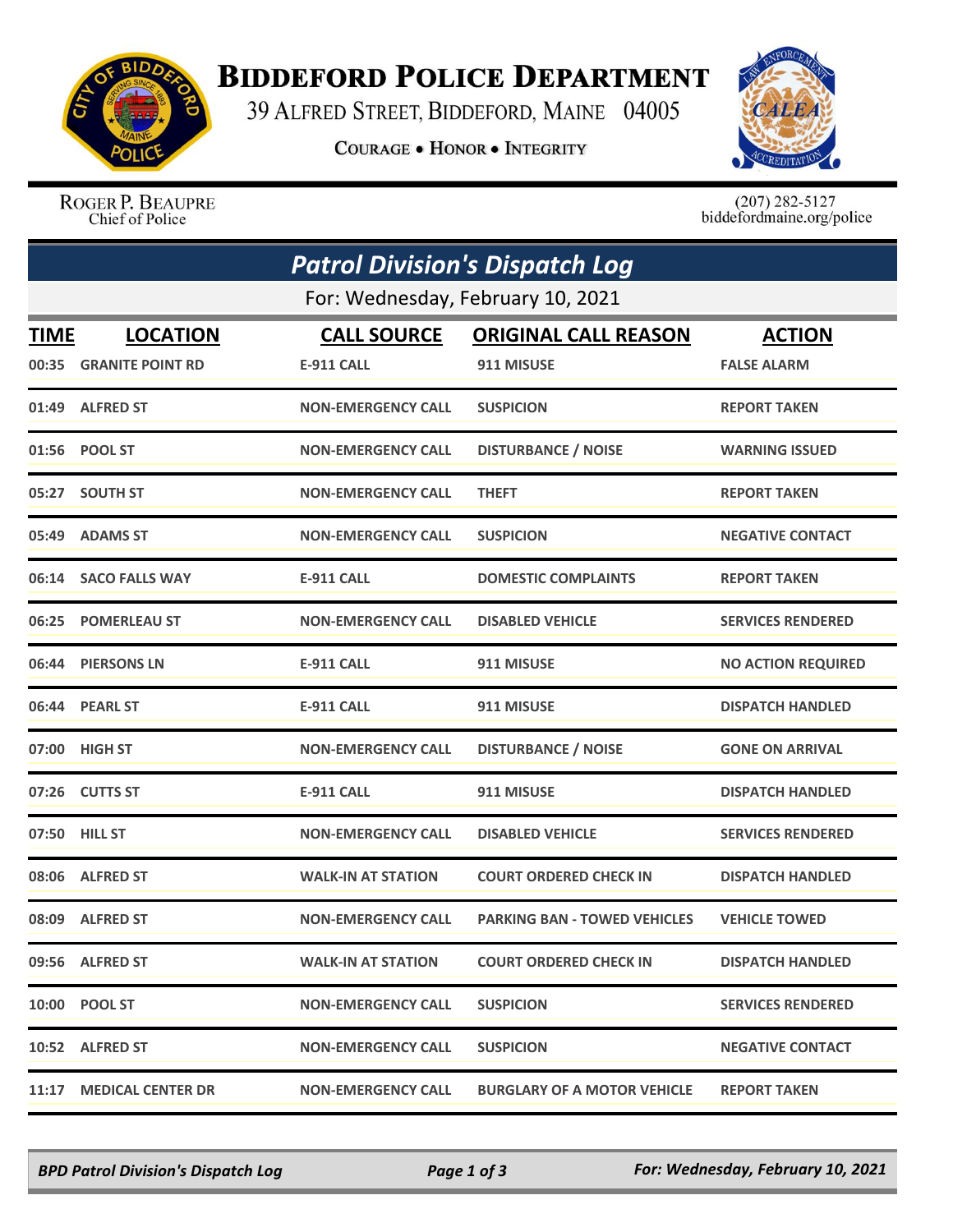| <b>TIME</b>                                                                                                                                                           | <b>LOCATION</b><br>11:54 ELM ST | <b>CALL SOURCE</b><br><b>E-911 CALL</b> | <b>ORIGINAL CALL REASON</b><br>911 MISUSE | <b>ACTION</b><br><b>SERVICES RENDERED</b> |  |
|-----------------------------------------------------------------------------------------------------------------------------------------------------------------------|---------------------------------|-----------------------------------------|-------------------------------------------|-------------------------------------------|--|
|                                                                                                                                                                       | 12:04 WINTER ST                 | <b>E-911 CALL</b>                       | <b>ATTEMPTED/THREATENED SUICIDE</b>       | <b>SERVICES RENDERED</b>                  |  |
|                                                                                                                                                                       | 12:07 MAIN ST                   | <b>NON-EMERGENCY CALL</b>               | <b>TRESPASSING</b>                        | <b>SERVICES RENDERED</b>                  |  |
|                                                                                                                                                                       | 12:23 ALFRED ST                 | <b>AGENCY INITIATED</b>                 | <b>CAR SEAT DETAIL</b>                    | <b>SERVICES RENDERED</b>                  |  |
|                                                                                                                                                                       | <b>14:20 MAIN ST</b>            | <b>NON-EMERGENCY CALL</b>               | <b>SUSPICION</b>                          | <b>SERVICES RENDERED</b>                  |  |
|                                                                                                                                                                       | <b>15:10 HILL ST</b>            | <b>E-911 CALL</b>                       | 911 MISUSE                                | <b>SERVICES RENDERED</b>                  |  |
|                                                                                                                                                                       | 15:43 ELM ST                    | <b>NON-EMERGENCY CALL</b>               | <b>JUVENILE OFFENSES</b>                  | <b>NEGATIVE CONTACT</b>                   |  |
|                                                                                                                                                                       | 16:03 SACO FALLS WAY            | <b>AGENCY INITIATED</b>                 | <b>CRIM THREAT / TERRORIZING</b>          | <b>REPORT TAKEN</b>                       |  |
|                                                                                                                                                                       | 16:11 ALFRED ST                 | <b>E-911 CALL</b>                       | 911 MISUSE                                | <b>DISPATCH HANDLED</b>                   |  |
| 16:35                                                                                                                                                                 | <b>MEDICAL CENTER DR</b>        | <b>NON-EMERGENCY CALL</b>               | <b>CHECK WELFARE</b>                      | <b>SERVICES RENDERED</b>                  |  |
|                                                                                                                                                                       | 16:39 MARINER WAY               | <b>NON-EMERGENCY CALL</b>               | <b>ASSIST CITIZEN</b>                     | <b>SERVICES RENDERED</b>                  |  |
| 16:59                                                                                                                                                                 | <b>BIDDEFORD GATEWAY CTR</b>    | <b>NON-EMERGENCY CALL</b>               | <b>SHOPLIFTING</b>                        | <b>SUMMONS ISSUED</b>                     |  |
| OFFENDER: THERSA G AINSWORTH  AGE: 51  RESIDENT OF: OSSIPEE, NH<br><b>CHARGE: CRIMINAL TRESPASS</b><br>CHARGE: THEFT BY UNAUTHORIZED TAKING OR TRANSFER - SHOPLIFTING |                                 |                                         |                                           |                                           |  |
|                                                                                                                                                                       | 17:13 ALFRED ST                 | <b>NON-EMERGENCY CALL</b>               | <b>PAPERWORK</b>                          | <b>SERVICES RENDERED</b>                  |  |
|                                                                                                                                                                       | 17:22 HARDING ST                | <b>NON-EMERGENCY CALL</b>               | <b>CRIMINAL MISCHIEF</b>                  | <b>REPORT TAKEN</b>                       |  |
|                                                                                                                                                                       | 18:01 KING ST                   | E-911 CALL                              | 911 MISUSE                                | <b>DISPATCH HANDLED</b>                   |  |
|                                                                                                                                                                       | 18:29 ALFRED ST                 | <b>NON-EMERGENCY CALL</b>               | <b>SUSPICION</b>                          | <b>REPORT TAKEN</b>                       |  |
|                                                                                                                                                                       | 18:45 POOL ST + PIKE ST         | <b>NON-EMERGENCY CALL</b>               | <b>SUSPICION</b>                          | <b>GONE ON ARRIVAL</b>                    |  |
|                                                                                                                                                                       | <b>18:58 HILL ST</b>            | E-911 CALL                              | 911 MISUSE                                | <b>DISPATCH HANDLED</b>                   |  |
|                                                                                                                                                                       | 20:29 ALFRED ST                 | <b>NON-EMERGENCY CALL</b>               | <b>PARKING BAN - TOWED VEHICLES</b>       |                                           |  |
|                                                                                                                                                                       | 20:54 SUMMER ST                 | <b>NON-EMERGENCY CALL</b>               | <b>DISTURBANCE / NOISE</b>                | <b>SERVICES RENDERED</b>                  |  |
|                                                                                                                                                                       | 21:07 PIERSONS LN               | E-911 CALL                              | <b>EFD IN PROGRESS</b>                    | <b>NO ACTION REQUIRED</b>                 |  |
|                                                                                                                                                                       | 21:26 SULLIVAN ST               | <b>NON-EMERGENCY CALL</b>               | <b>HARASSMENT</b>                         | <b>SERVICES RENDERED</b>                  |  |
|                                                                                                                                                                       | 22:03 GOVE ST                   | E-911 CALL                              | 911 MISUSE                                | <b>DISPATCH HANDLED</b>                   |  |

*BPD Patrol Division's Dispatch Log Page 2 of 3 For: Wednesday, February 10, 2021*